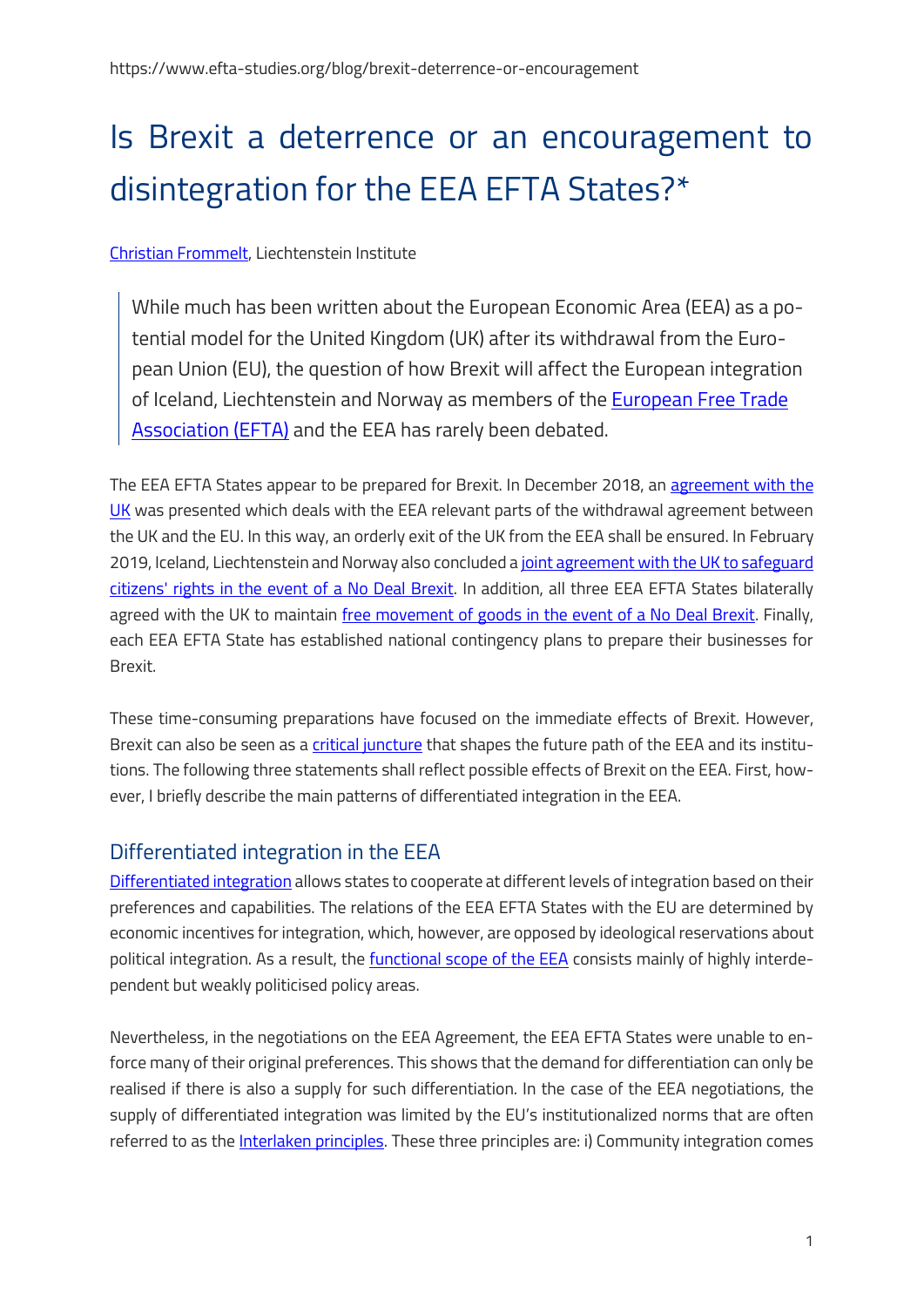first, ii) Community's decision-making autonomy must be preserved, and iii) there has to be a balance between benefits and obligations.

As a result of the Interlaken principles we have to distinguish two main strands of EEA work: First, there is the EU policy shaping by the EEA EFTA States, which influences EEA relevant EU legislation before it is adopted by the EU, and second, EEA decision-making, which is the incorporation of an adopted EEA relevant EU act into the EEA Agreement. The main challenge of the EEA decision-making is the conflict between the requirement of a timely and complete incorporation and the need to take into consideration the specific institutional features of the EEA as well as the EEA EFTA States' regulatory preferences and capabilities. While the former should ensure the EEA's homogeneity, the latter should preserve the EEA EFTA States' legislative autonomy.

## **Statement 1: The processes and institutions of the EEA are highly complex and the EEA's institutional framework may therefore not be able to successfully cope with additional member states.**

Due to its elaborate institutional framework the EEA is often seen as the benchmark for external differentiated integration. However, this institutional framework is highly complex bearing the risk of being opaque and inefficient if the contracting parties do not cooperate to the fullest possible extent. Moreover, institutions are a necessary but not a sufficient condition for effective external differentiated integration. The functioning of the EEA is therefore [not only the result of its institu](https://www.liechtenstein-institut.li/contortionist/0/contortionistUniverses/397/rsc/Publikation_downloadLink/Thesis%20Frommelt%20final.pdf)[tional framework but also of the characteristics of its members,](https://www.liechtenstein-institut.li/contortionist/0/contortionistUniverses/397/rsc/Publikation_downloadLink/Thesis%20Frommelt%20final.pdf) in particular the rather limited bargaining power of the EEA EFTA States, their high administrative capacity and their strong political commitment to the EEA.

To put it differently, due to their complexity the processes and institutions of the EEA are very fragile. [An EEA membership of the UK could therefore only work if the UK was able to replicate the](https://onlinelibrary.wiley.com/doi/abs/10.1111/1467-923X.12684)  [political conditions that have enabled the EEA to function in the EEA EFTA States.](https://onlinelibrary.wiley.com/doi/abs/10.1111/1467-923X.12684) Considering the UK's economic and political relevance as well as the high polarisation of its people towards European integration this is highly unlikely. An EEA membership of the UK would make the administration of the EEA more challenging and a level playing field for businesses in the EU and the EEA EFTA States less likely. The EEA EFTA States can therefore have no interest in the UK joining the EEA. This also applies to a potential membership of other states where European integration is highly salient such as Switzerland.

#### **Statement 2: Brexit may trigger a competition between different models of external differentiated integration and therefore politicise the EEA Agreement within the EEA EFTA States.**

Thus far, EEA membership has caused surprisingly little controversy in the EEA EFTA States. 25 years after the entry into force of the EEA Agreement there is much to suggest continuity. A [recent](https://www.nupi.no/Nyheter/Analyse-Holdninger-til-EOES-avtalen-etter-25-aar-Stor-oppslutning-men-lite-kunnskap)  [survey](https://www.nupi.no/Nyheter/Analyse-Holdninger-til-EOES-avtalen-etter-25-aar-Stor-oppslutning-men-lite-kunnskap) conducted by [Sentio](http://sentio.no/) an[d NUPI](https://www.nupi.no/) shows that the support for the EEA Agreement in Norway is higher than ever by stating that seven out of ten Norwegians believe that the EEA Agreement is a good agreement for Norway. However, the survey also shows that the level of knowledge on the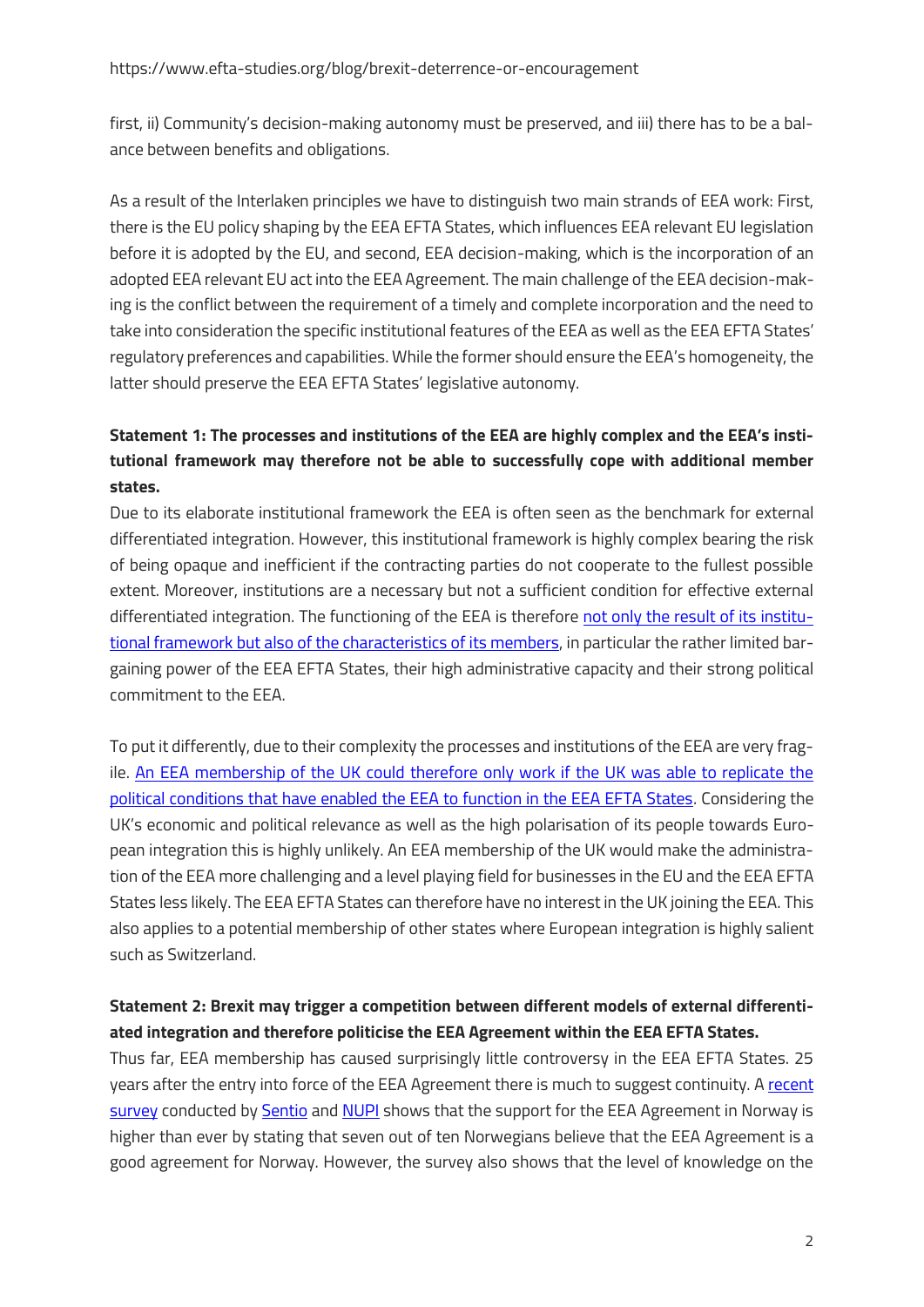EEA is low which means that the support for the EEA Agreement might be more related to vague sympathies rather than stable attitudes.

If the UK and the EU agree on a sustainable model for their future relations, some parties in the EEA EFTA States could see such a model as an alternative to EEA membership, regardless of whether it would actually bring new benefits for the EEA EFTA States. The [institutional agreement](https://www.fdfa.admin.ch/dea/en/home/verhandlungen-offene-themen/verhandlungen/institutionelles-abkommen.html) currently being negotiated between Switzerland and the EU is another example of a model that can be seen as an alternative to the EEA Agreement. The institutional agreement shall only apply to five of the more than 120 bilateral agreements between Switzerland and the EU. In this way, the EU and Switzerland would consolidate their policy-specific and bilateral way of integration. Moreover, the institutional agreement does not contain a surveillance mechanism comparable to the institutional arrangements of the EEA. This may bring up the question whether Switzerland gets the same integration as the EEA EFTA States but with less institutional constraints.

There is no simple answer to this. However, as new models may soon be on the table, the EEA would no longer be considered to be without alternatives. This may also increase the debate on the advantages and disadvantages of EEA membership in the EEA EFTA States.

It has to be seen how such competition between the different models for external differentiated integration affects the daily administration of the EEA. Due to the EEA's highly complex institutional framework, increased politicisation is likely to reduce the EEA's efficiency. Moreover, it may undermine the authority of the EEA EFTA institutions such as the **EFTA Surveillance Authority (ESA)** and the [EFTA Court.](https://eftacourt.int/) In the long run, a successful Brexit may therefore threaten the functioning of the EEA.

## **Statement 3: Brexit will increase the politicisation of external differentiated integration in the EU which is likely to decrease the EEA EFTA States' room for manoeuvre for EEA EFTA specific arrangements.**

By ratifying the EEA Agreement, the EEA EFTA States have committed themselves to the objective of a homogeneous and dynamic economic area. Nevertheless, they continue to try to avoid any form of political integration that would trigger a transfer of power from the nation state to the European level. Over the last 25 years, the EU has repeatedly insisted on its conditions for incorporating new EEA relevant EU legislation into the EEA Agreement. However, the EU has also accepted various EEA specific adaptations and has been unable to prevent the much-delayed incorporation of various EU acts. At the institutional level, too, the functioning of the EEA is determined more by pragmatism than by consistency.

[Empirical analyses](https://www.liechtenstein-institut.li/contortionist/0/contortionistUniverses/397/rsc/Publikation_downloadLink/Thesis%20Frommelt%20final.pdf) of the EEA show that the supply for opt-outs and tailor-made arrangement is higher in the EEA EFTA pillar of the EEA than in the EU pillar. Whether this actually allows cherry picking and free riding by the EEA EFTA States is doubtful. However, in view of the increased politicisation of external differentiation, the possibility of doing so might be enough that the EU will try to determine the speed and scope of incorporation of the new EEA relevant EU law into the EEA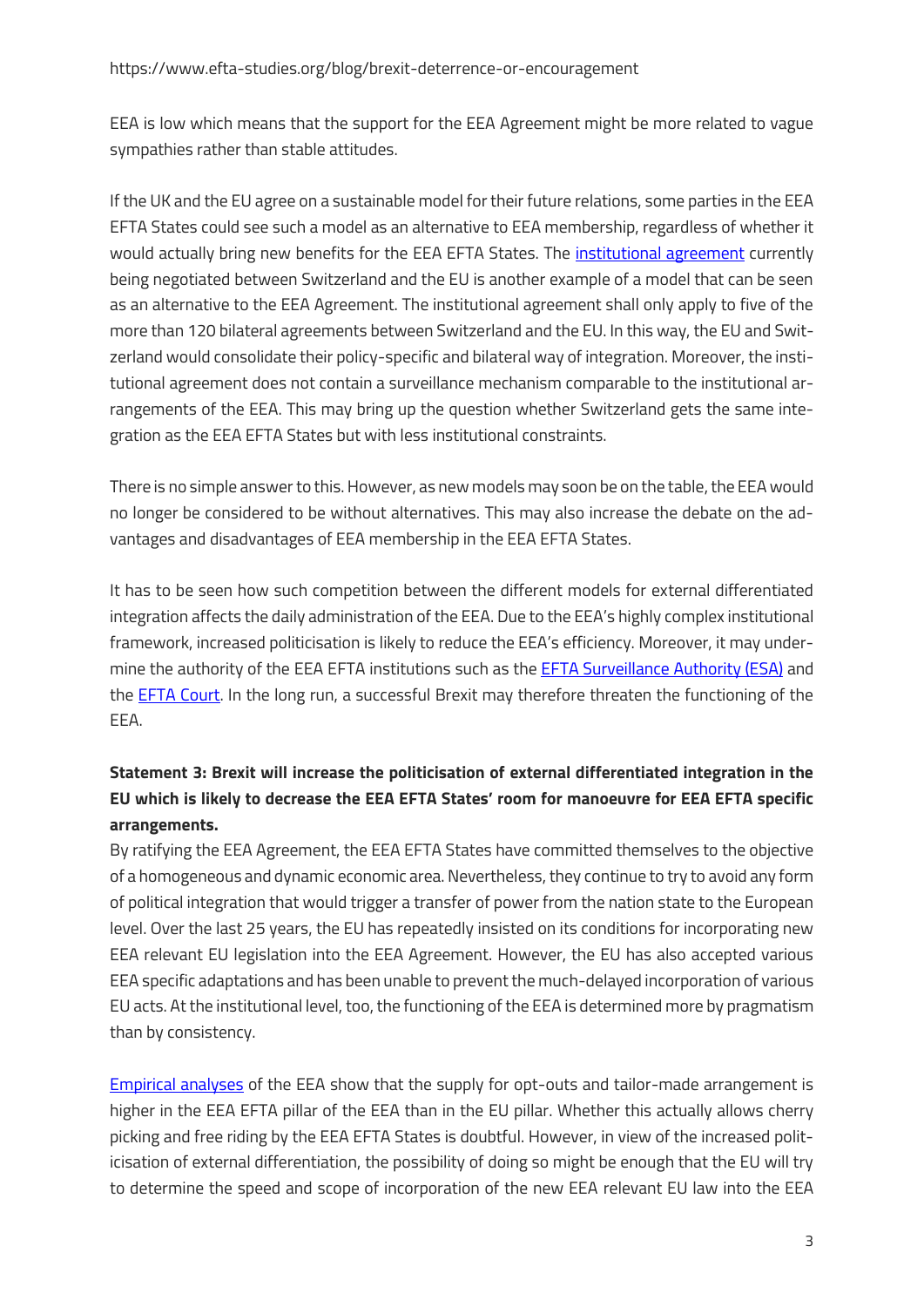Agreement more strictly. In other words, the EU is likely to increase the pressure on the EEA EFTA States and leave them less room for manoeuvre. The EEA EFTA States will then have to decide what is more important for them: the proper functioning of the EEA based on a high degree of homogeneity of EEA law or the demand for different integration based on their material and ideological preferences.

# A critical juncture for the EEA?

Thus far, the EEA EFTA States have set the benchmark for external differentiated integration. The EEA Agreement is the most far-reaching association agreement that the EU has ever concluded with a non-member state and the EU has always highlighted the exceptionall[y good long-term part](https://www.efta.int/EEA/news/EEA-EFTA-Prime-Ministers-and-EU-council-celebrate-25-years-European-Economic-Area-512671)[nership](https://www.efta.int/EEA/news/EEA-EFTA-Prime-Ministers-and-EU-council-celebrate-25-years-European-Economic-Area-512671) with the EEA EFTA States. It remains to be seen whether the EEA EFTA States can keep their good reputation under the conditions of increased politicisation of the EEA. If not, Brexit might be decisive for them to select new paths of European integration.

This may be the transformation of the scope of the EEA Agreement into bilateral agreements between each EEA EFTA State and the EU. Such agreements are likely to have a similar institutional framework than the one foreseen in the draft of the institutional agreement between Switzerland and the EU. Another option could be to maintain the EEA Agreement but to simplify its procedures and give more authority and resources to its institutions. In this way the EEA EFTA States could reduce the complexity of the EEA and make its administration more efficiently. While the first option is likely to lead to less integration, the second option will bring more integration.

It is currently very unlikely that the UK or any other state wants to join the EEA in the near future. Moreover, as long as neither the EU and the UK nor the EU and Switzerland have agreed on a sustainable model for their future partnership, the EEA EFTA States do not have to worry that the EEA will come under too much pressure by the EU or domestic politics in the EEA EFTA States. Considering the continuously increasing support for the EEA in Norway it is likely that Brexit prevent disintegration by the EEA EFTA States. However, this might change rapidly if the EU and Switzerland or the EU and UK find an agreement. Indeed, [recent research](http://pwiweb2.uzh.ch/wordpress/disintegration/wp-content/uploads/sites/2/2019/11/Walter.Contagion.ECSA_.pdf) shows that Brexit can be both an 'encouragement' and a 'deterrence' to disintegration in other European countries. Because public support for the EEA in the EEA EFTA States is often vague and due to the lack of alternative models, the EEA EFTA States may therefore soon face domestic demands for differentiated disintegration. This will not leave the functioning of the EEA unscarred.

\* The two terms 'deterrence' and 'encouragement' were taken over from [Prof. Dr. Stefanie Walter.](https://www.disintegration.ch/) 

# **Citation**

Frommelt, Christian (2019): Is Brexit a deterrence or an encouragement to disintegration for the EEA EFTA States? Blog. efta-studies.org.